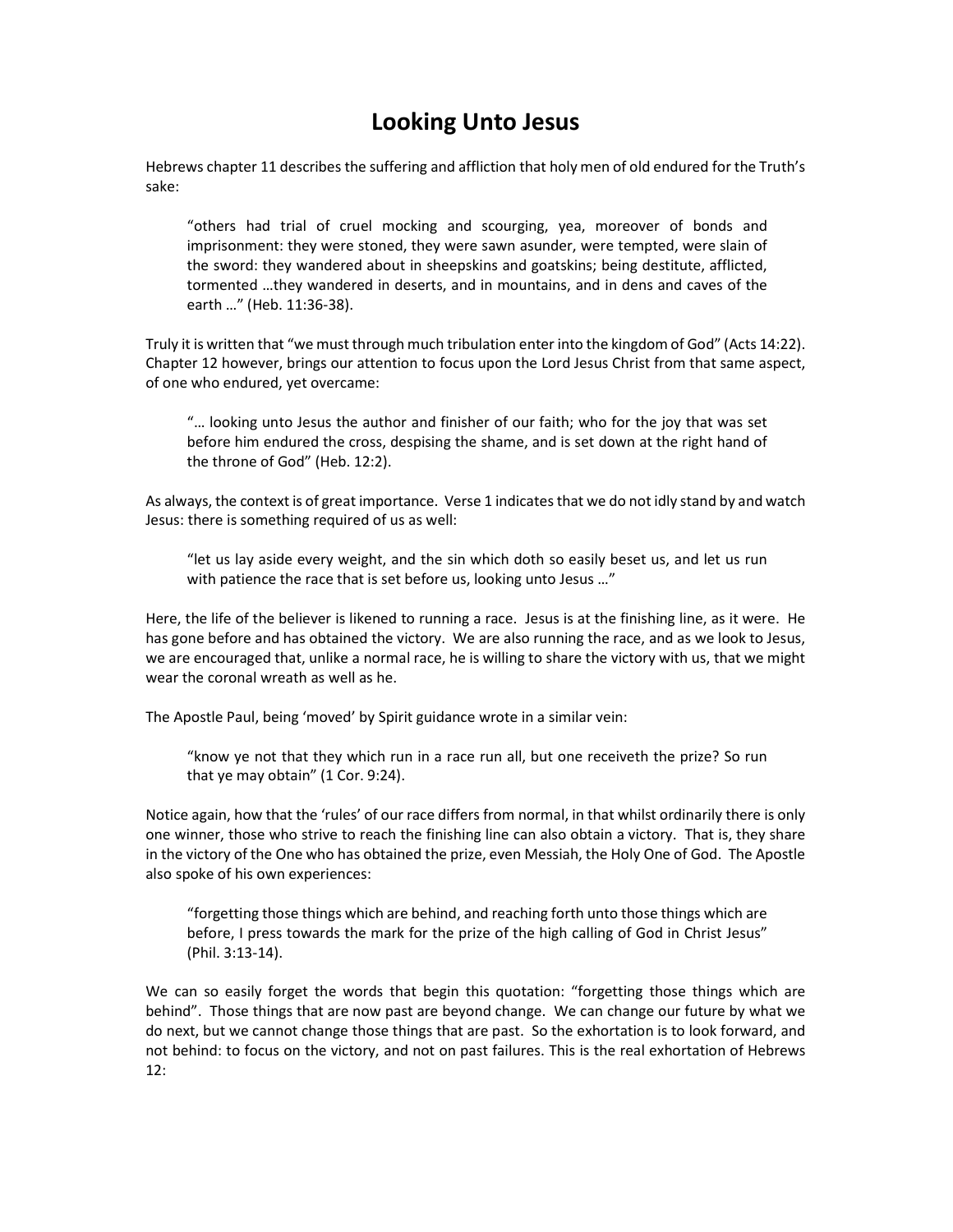"…let us lay aside every weight, and the sin which doth so easily beset us, and let us run with patience the race that is set before us" (Heb. 12:1).

We must forget those things that are behind, or in other words, we must lay them aside, and bring all our attention to bear on winning the race with Messiah, who has gone in front as a forerunner. Looking unto Jesus, we are encouraged by his example, and setting our view upon him at the finishing line, we see a vision of the coming kingdom: a picture of joy that will enable us to obtain the victory as well as he.

The exhortation, therefore, is to "lay aside every weight and the sin which doth so easily beset us". This theme of laying aside those things that can only hinder our victory occurs several times in Scripture, such as Colossians chapter 3:

"but now ye also *put off* all these; anger, wrath, malice, communication out of your mouth. Lie not one to another, seeing that ye have *put off* the old man with his deeds" (Col. 3:8-9),

Here, the focus is on that which comes out of our mouth. Putting off the works of the flesh, we must reflect a spirit of true holiness in our speech. Crucifying the flesh, we seek to live after the Spirit.

Again,

"... laying aside all malice, and all guile, and hypocrisies, and envies, and all evil speaking, as newborn babes desire the sincere milk of the word that ye may grow thereby" (1 Pet. 2:1-2).

The works of the flesh can only hinder us, like additional baggage being carried about by the runner. We must lay aside anything that can threaten our obtaining the victory. To be winners with Christ is all that we desire: we have him in our sights, to show us that it is possible to reach the end. The baggage that we must leave behind will differ according to each individual circumstance. But in short anything that might make our race more difficult must be cast away. Notice here, there are two things to cast aside: "weight" and "sin". It is not simply the case that particulars sins can hinder us, there are "weights" that might at times seem oppressive. Whether they be personal struggles that we have to deal with, the difficult circumstances of life: whatever the problem is, we can trust in Yahweh that we are not alone in our struggle. "Cast thy burden upon Yahweh, and he shall sustain thee: he shall never suffer the righteous to be moved" spake the sweet Psalmist of Israel (Psa 55:22). What comfort lies in these words! Again, Messiah spoke likewise:

"come unto me, all ye that labour and are heavy laden, and I will give you rest …" (Mat. 11:28)

But as well as attending to our own affairs, we must also look to the affliction of others, helping them to bear their own burdens: "bear ye one another's burdens, and so fulfill the Law of Christ" (Gal. 6:2). As it is written again, "look not every man on his own things, but every man also on the things of others. Let this mind be in you, which was also in Christ Jesus" (Phil. 2:4). The Mind of Christ is one of self sacrifice for the benefit of others, a mental disposition which we should all seek to develop.

The exhortation of Hebrews 12:2 is to fix our attention upon Jesus: "looking unto Jesus". Here, we have an echo of Isaiah's prophecy: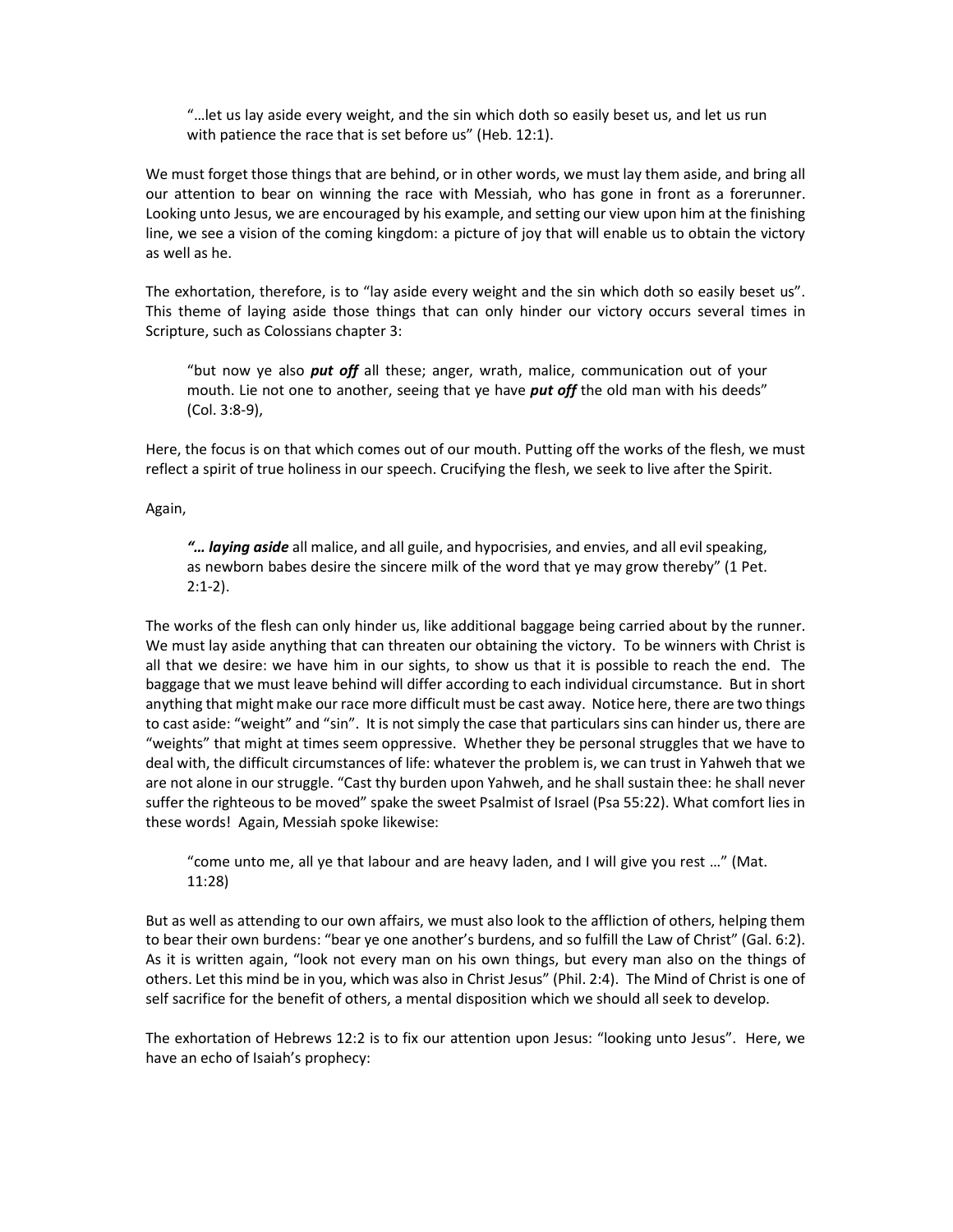"look unto me, and be ye saved, all the ends of the earth, for I am El, and there is none else" (Isa 45:22).

Like the serpent lifted up in the wilderness, we look with faith to Messiah lifted up in crucifixion first, but then received up in glory. He is our Saviour: we look to him for strength and hope. Hence Paul wrote to Titus:

" … denying ungodliness and worldly lusts, we should live soberly, righteously, and godly, in this present world; looking for that blessed hope, and the glorious appearing of the great God and our Saviour Jesus Christ …" (Tit. 2:12-13).

Notice the similar language used here: "denying" particular things, we "look for" other things. We look towards Jesus, not only as one who endured, but also one who has overcome. We look to Jesus in his glorious, immortal state, and long for his coming. He is where our hope lies: not in our own endeavours but according to the victory that He has won: "So Christ was once offered to bear the sins of many; and unto them that look for him shall he appear the second time without sin unto salvation" (Heb. 9:28).

The Master is described as being the "author and finisher of our faith". The Greek translated "author" here, does not signify one who writes a book, but rather a 'princely leader', or Captain. It is the same word used in chapter 2 of Hebrews, referring to Christ as "the captain of salvation" (Heb. 2:10). Again, Peter spoke to the Jews:

"The God of our Fathers raised up Jesus, whom ye slew an hanged on a tree. Him hath God exalted with his right hand to be a Prince and a Saviour, for to give repentance to Israel, and forgiveness of sins" (Acts 5:30-31).

Jesus is Messiah "the Great Prince", (Dan. 12:1), one who has royal authority to bestow the coronal wreath upon those whom he chooses. He is a princely saviour, able to forgive men's sins, and heal them from mortal infirmities and weaknesses at the appointed time. We must not lose hope therefore, for he is "the princely leader" of our faith.

The word rendered "finisher" signifies a "perfector". The comparison seems to be that of a craftsman making a piece of furniture: the last thing he does after fitting all the components together, is to provide a "finish' to the piece: the final stage before the item is suitable for its purpose. So we read in the Psalms:

"Yahweh will *perfect* that which concerneth me: thy mercy, O Yahweh, endureth for ever" (Psa. 138:8).

And again, in Philippians:

"he which hath begun a good work in you will finish it (Marginal rendering) until the day of Jesus Christ" (Phil. 1:6).

## THE JOY

Concerning Messiah, it is written that it was "for the joy that was set before him endured the cross, despising the shame and is set down at the right hand of the throne of God" (Heb. 12:2). His endurance was made possible by that vision of Joy that he had ever before his mind. But what was that "joy" that he would have at his Father's Right Hand? The Psalmist speaks of this: